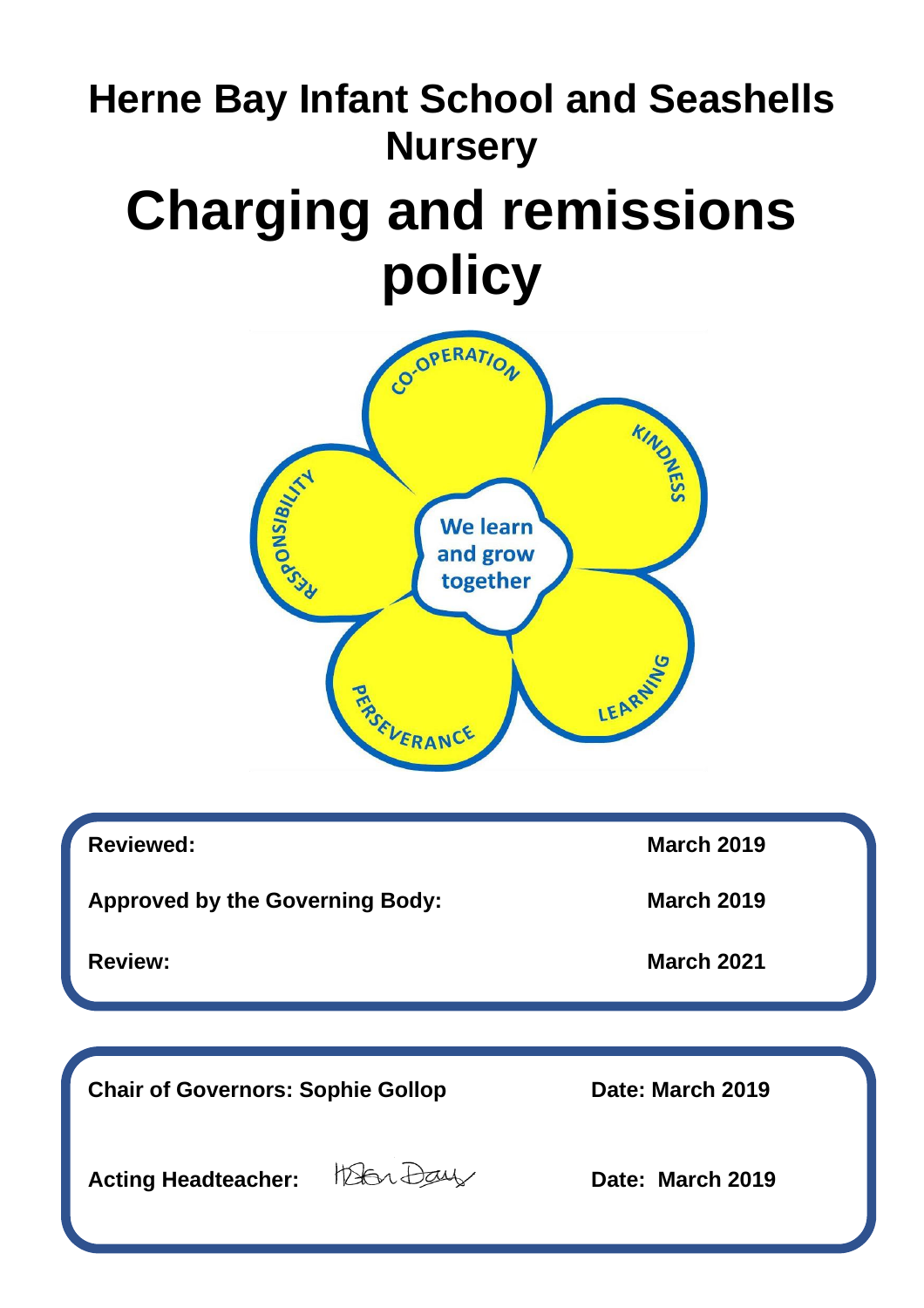# **Contents**

**…………………………………………………………………………………………………………………………….**

# **1. Aims**

Our school aims to:

- Have robust, clear processes in place for charging and remissions
- Clearly set out the types of activity that can be charged for and when charges will be made

# **2. Legislation and guidance**

This policy is based on advice from the Department for Education (DfE) on [charging for school activities](https://www.gov.uk/government/publications/charging-for-school-activities) and [the Education Act 1996,](http://www.legislation.gov.uk/ukpga/1996/56/part/VI/chapter/III) sections 449-462 of which set out the law on charging for school activities in maintained schools in England.

# **3. Definitions**

- Charge: a fee payable for specifically defined activities
- Remission: the cancellation of a charge which would normally be payable

# **4. Roles and responsibilities**

## **4.1 The governing board**

The governing board has overall responsibility for approving the charging and remissions policy, but can delegate this to a committee, an individual governor or the headteacher.

The governing board also has overall responsibility for monitoring the implementation of this policy.

In our school, responsibility for approving the charging and remissions policy has been delegated to Finance **Committee** 

In our school, monitoring the implementation of this policy has been delegated to the Finance Committee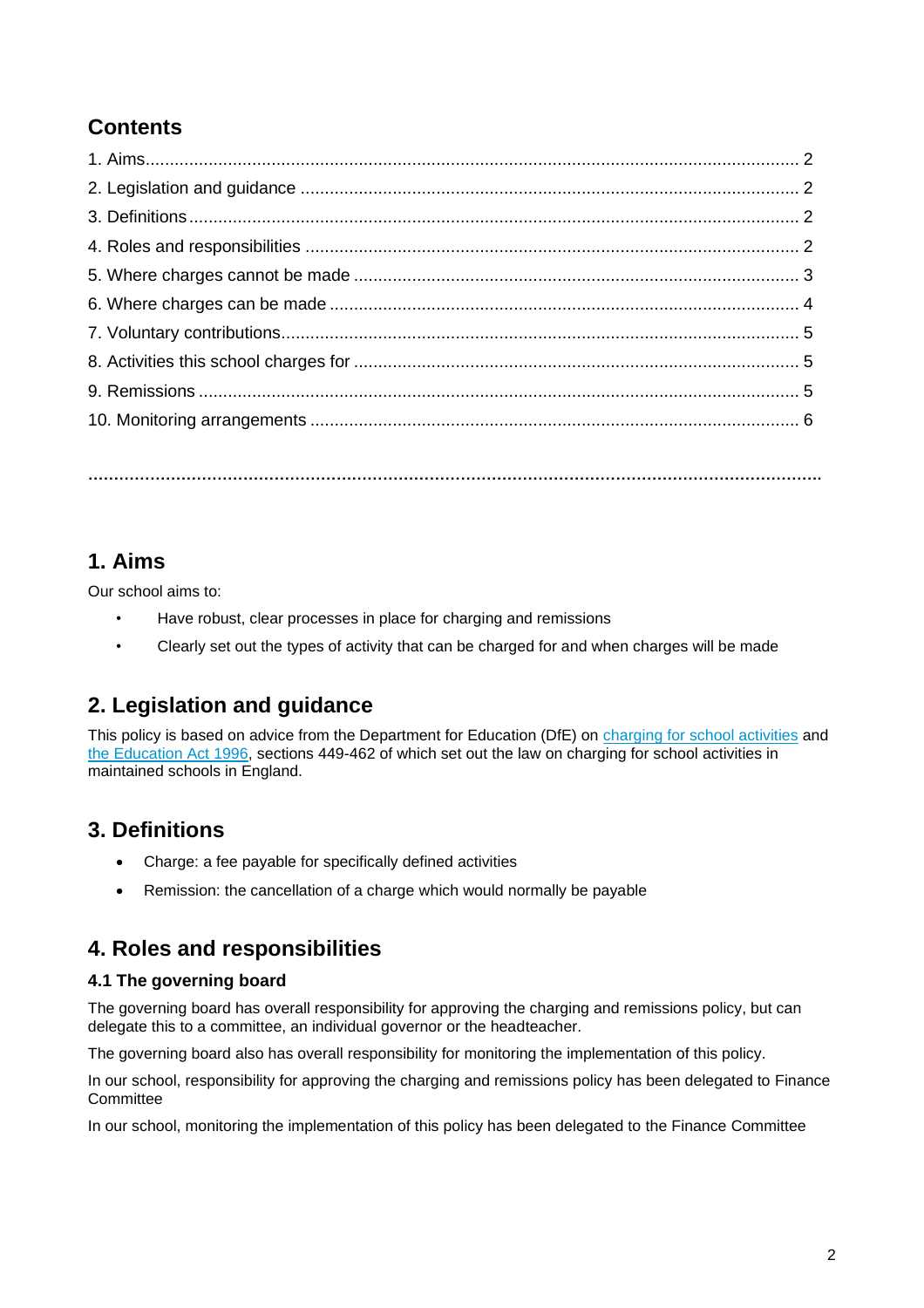## **4.2 The headteacher**

The headteacher is responsible for ensuring staff are familiar with the charging and remissions policy, and that it is being applied consistently.

## **4.3 Staff**

Our staff are responsible for:

- Implementing the charging and remissions policy consistently
- Notifying the headteacher of any specific circumstances which they are unsure about or where they are not certain if the policy applies

The senior leadership team will provide staff with appropriate training in relation to this policy and its implementation.

#### **4.4 Parents**

Parents are expected to notify staff or the headteacher of any concerns or queries regarding the charging and remissions policy.

## **5. Where charges cannot be made**

#### Below we set out **what the school cannot charge for**:

#### **5.1 Education**

- Admission applications
- Education provided during school hours (including the supply of any materials, books, instruments or other equipment)
- Education provided outside school hours if it is part of:
	- o The national curriculum
	- $\circ$  A syllabus for a prescribed public examination that the pupil is being prepared for at the school
	- o Religious education
- Instrumental or vocal tuition, for pupils learning individually or in groups, unless the tuition is provided at the request of the pupil's parent
- Entry for a prescribed public examination if the pupil has been prepared for it at the school
- Examination re-sit(s) if the pupil is being prepared for the re-sit(s) at the school

#### **5.2 Transport**

- Transporting registered pupils to or from the school premises, where the local authority has a statutory obligation to provide transport
- Transporting registered pupils to other premises where the governing board or local authority has arranged for pupils to be educated
- Transport that enables a pupil to meet an examination requirement when he or she has been prepared for that examination at the school
- Transport provided in connection with an educational visit

#### **5.3 Residential visits**

- Education provided on any visit that takes place during school hours
- Education provided on any visit that takes place outside school hours if it is part of:
	- o The national curriculum
	- $\circ$  A syllabus for a prescribed public examination that the pupil is being prepared for at the school
	- o Religious education
- Supply teachers to cover for those teachers who are absent from school accompanying pupils on a residential visit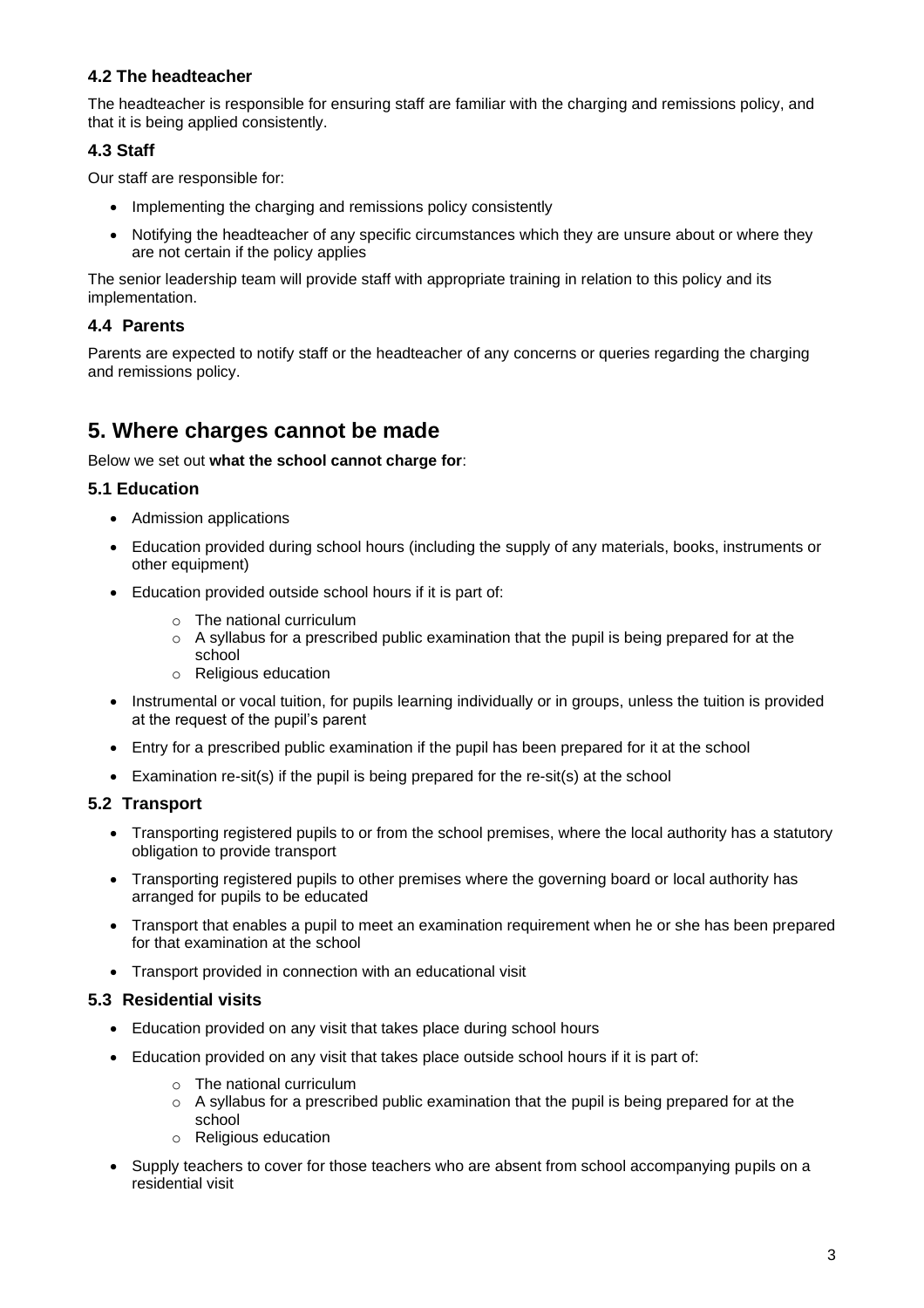# **6. Where charges can be made**

## Below we set out **what the school can charge for**.

## **6.1 Education**

- Any materials, books, instruments or equipment, where the child's parent wishes him or her to own them
- Optional extras (see below)
- Music and vocal tuition, in limited circumstances
- Certain early years provision
- Community facilities

## **6.2 Optional extras**

We are able to charge for activities known as 'optional extras'. In these cases, the school can charge for providing materials, books, instruments or equipment. The following are optional extras:

- Education provided outside of school time that is not part of:
	- o The national curriculum
	- $\circ$  A syllabus for a prescribed public examination that the pupil is being prepared for at the school
	- o Religious education
- Examination entry fee(s) if the registered pupil has not been prepared for the examination(s) at the school
- Transport (other than transport that is required to take the pupil to school or to other premises where the local authority/governing board has arranged for the pupil to be provided with education)
- Board and lodging for a pupil on a residential visit
- Extended day services offered to pupils (such as breakfast clubs, after-school clubs, tea and supervised homework sessions)

When calculating the cost of optional extras, an amount may be included in relation to:

- Any materials, books, instruments or equipment provided in connection with the optional extra
- The cost of buildings and accommodation
- Non-teaching staff
- Teaching staff engaged under contracts for services purely to provide an optional extra (including supply teachers engaged specifically to provide the optional extra)
- The cost, or an appropriate proportion of the costs, for teaching staff employed to provide tuition in playing a musical instrument, or vocal tuition, where the tuition is an optional extra

Any charge made in respect of individual pupils will not be greater than the actual cost of providing the optional extra activity, divided equally by the number of pupils participating.

Any charge will not include an element of subsidy for any other pupils who wish to take part in the activity but whose parents are unwilling or unable to pay the full charge.

In cases where a small proportion of the activity takes place during school hours, the charge cannot include the cost of alternative provision for those pupils who do not wish to participate.

Parental agreement is necessary for the provision of an optional extra which is to be charged for.

## **6.3 Music tuition**

The school can charge for vocal or instrumental tuition provided either individually or to groups of pupils, provided that the tuition is provided at the request of the pupil's parent.

Charges may not exceed the cost of the provision, including the cost of the staff giving the tuition.

Charges cannot be made: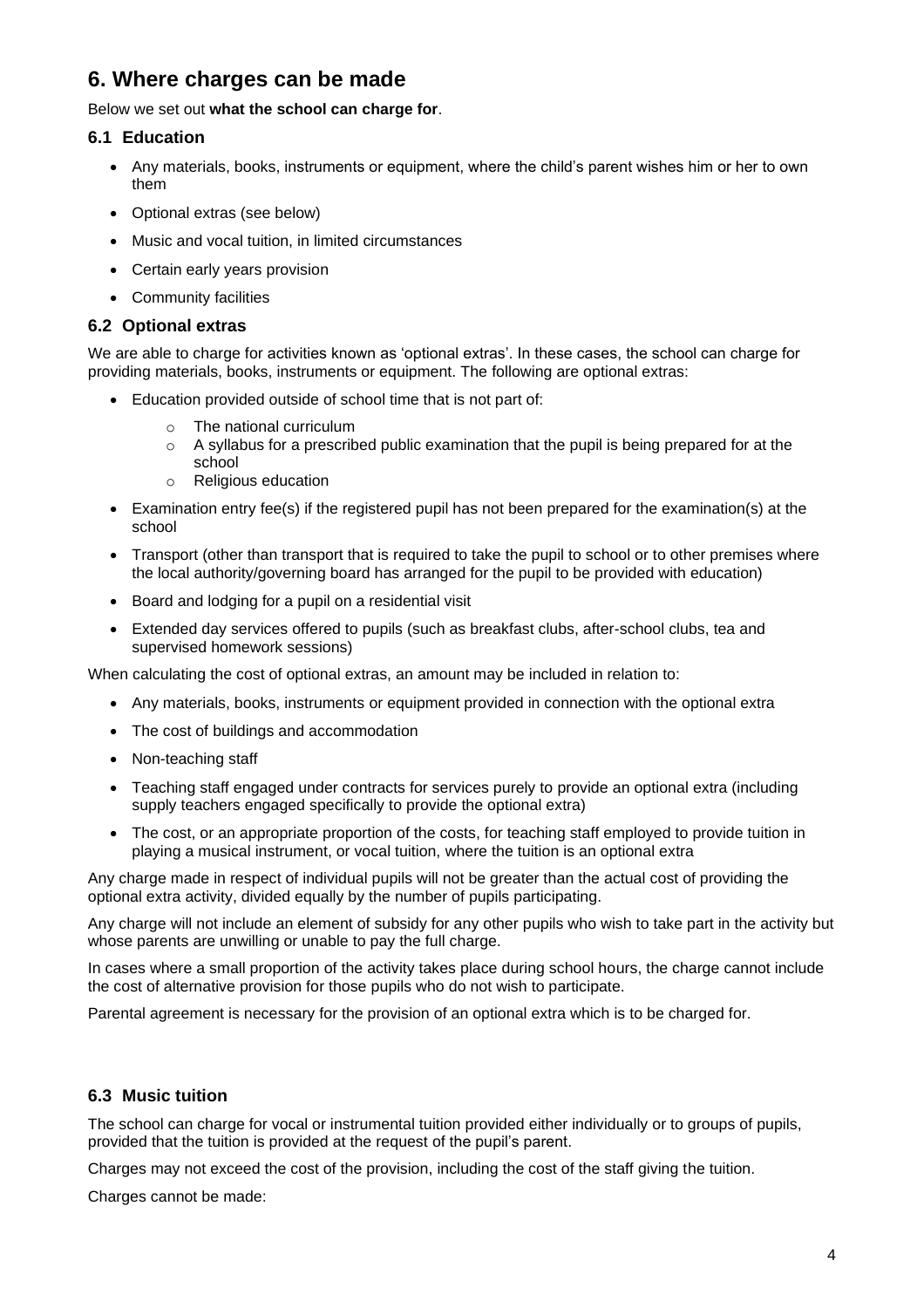- If the teaching is an essential part of the national curriculum
- For a pupil who is looked after by a local authority

## **6.4 Residential visits**

We can charge for board and lodging on residential visits, but the charge must not exceed the actual cost.

## **7. Voluntary contributions**

As an exception to the requirements set out in section 5 of this policy, the school is able to ask for voluntary contributions from parents to fund activities during school hours which would not otherwise be possible.

Some activities for which the school may ask parents for voluntary contributions include:

*Sports Activities* 

*School Trips*

*Fundraising Activities*

**There is no obligation for parents to make any contribution, and no child will be excluded from an activity if their parents are unwilling or unable to pay**. If the school is unable to raise enough funds for an activity or visit, then it will be cancelled.

# **8. Activities this school charges for**

The school will charge for the following activities:

- *a) Attendance at Breakfast Club*
- *b) Attendance at Afterschool Clubs*
- *c) Individual or small group tuition in playing any musical instrument*
- *d) Transport other than that excluded under 5.2*
- *e) Optional extras, e.g. the cost of materials for such subjects as craft and Home Economics, where parents have indicated that they wish the finished article to be owned by them or the pupil*

*When charges are made for any activity, whether during or outside of the school day, they will be based on the actual costs incurred, divided by the total number of pupils participating. They will be no levy on those*  who can pay to support those who can't. Support for cases of hardship will come through grants, voluntary *contributions and fundraising.*

For regular activities, the charges for each activity will be determined by the governing board and reviewed in May each year. Parents will be informed of the charges for the coming year in July each year.

# **9. Remissions**

In some circumstances the school may not charge for items or activities set out in sections 6 and 8 of this policy. This will be at the discretion of the governing board and will depend on the activity in question.

## **9.1 Remissions for residential visits**

Parents who can prove they are in receipt of the following benefits will be exempt from paying the cost of board and lodging for residential visits:

- Universal credit in prescribed circumstances
- Income Support
- Income Based Jobseekers Allowance
- Support under part VI of the Immigration and Asylum Act 1999
- Child Tax Credit, provided that Working Tax Credit is not also received and the family's income (as assessed by Her Majesty's Revenue and Customs) does not exceed £16,190
- The guarantee element of State Pension Credit